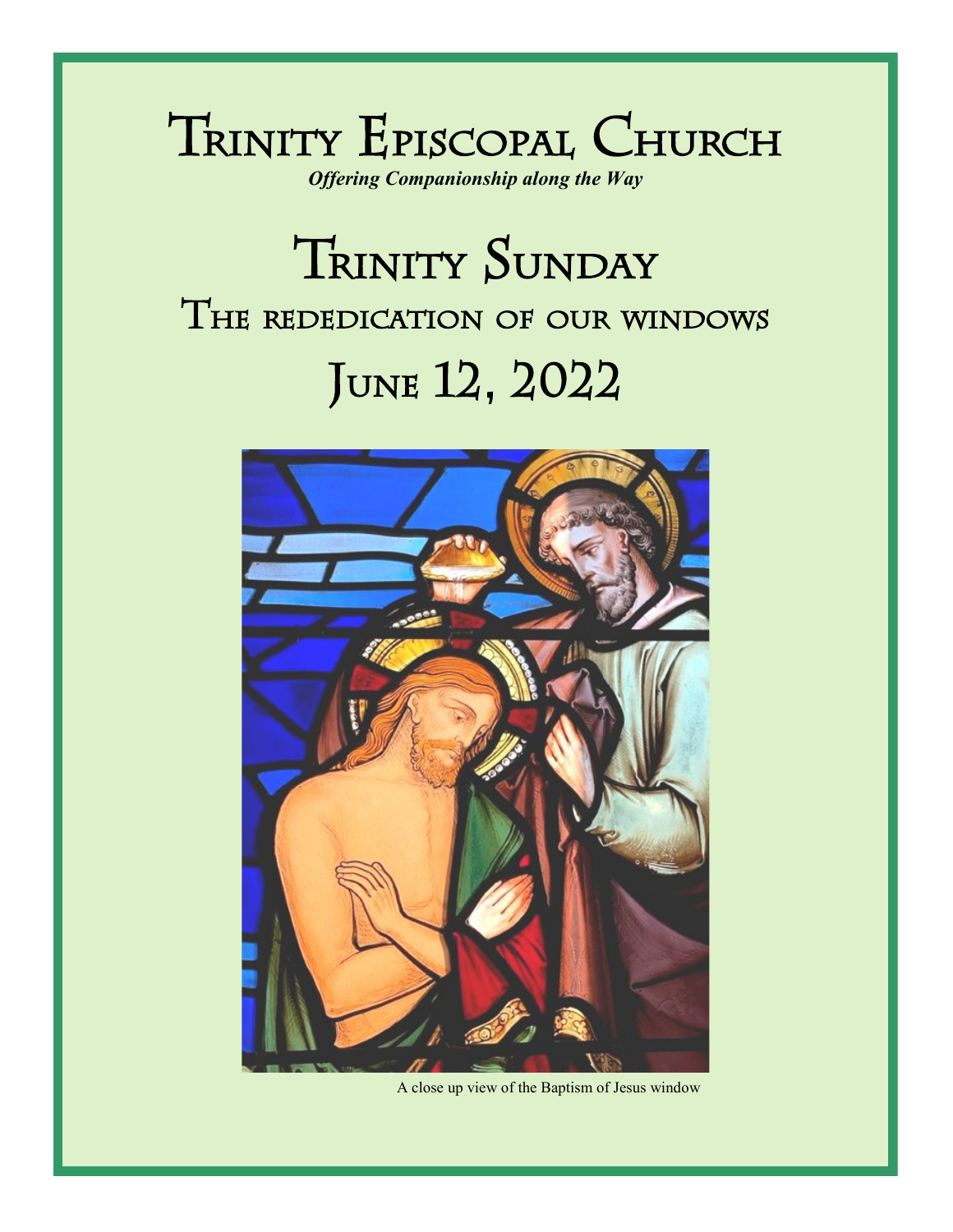#### **Prelude** "Benedicta sit sancta Trinitas" by Agostino Agazzari (1578-1640)

*Latin text* Benedicta sit sancta Trinitas atque indivisa Unitas confitebimur ei quia fecit nobiscum misericordiam suam. Alleluia. Benedicamus Patrem et Filium cum Sancto Spiritu.

*English translation* Blessed be the holy Trinity, and undivided Unity: we will give glory to Him, because He hath shown His mercy to us. Alleluia. We bless the Father and the Son with the Holy Spirit.

**Opening Hymn 370 vss. 1, 2, 6, 7** I bind unto myself today *St. Patrick's Breastplate*

### **The Word of God**

#### *Pastor* Alleluia! Christ is risen! *People* **The Lord is risen indeed! Alleluia!**

*Priest* Almighty God, to you all hearts are open, all desires known, and from you no secrets are hid: Cleanse the thoughts of our hearts by the inspiration of your Holy Spirit, that we may perfectly love you, and worthily magnify your holy Name; through Christ our Lord. *Amen.*

#### **The Gloria: Hymnal S280** Robert J. Powell

| Glory to God in the highest, and peace to his people on earth.<br>Lord God, heavenly King, almighty God and Father,<br>we worship you, we give you thanks,<br>we praise you for your glory.             |
|---------------------------------------------------------------------------------------------------------------------------------------------------------------------------------------------------------|
| Lord Jesus Christ, only Son of the Father, Lord God, Lamb of God,<br>you take away the sin of the world:<br>have mercy on us;<br>you are seated at the right hand of the Father:<br>receive our prayer. |
| For you alone are the Holy One, you alone are the Lord,<br>you alone are the Most High,<br><b>Jesus Christ, with the Holy Spirit,</b><br>in the glory of God the Father. Amen.                          |
| The Lord be with you.                                                                                                                                                                                   |

*Pastor People* **And also with you.**

*Pastor* Let us pray together our collect.

**Almighty and everlasting God, you have given to us your servants grace, by the confession of a true faith, to acknowledge the glory of the eternal Trinity, and in the power of your divine Majesty to worship the Unity: Keep us steadfast in this faith and worship, and bring us at last to see you in your one and eternal glory, O Father; who with the Son and the Holy Spirit live and reign, one God, for ever and ever.** *Amen.*

#### **A reading from the Book of Proverbs 8:1-4, 22-31**

Does not wisdom call, and does not understanding raise her voice? On the heights, beside the way, at the crossroads she takes her stand; beside the gates in front of the town, at the entrance of the portals she cries out: "To you, O people, I call, and my cry is to all that live.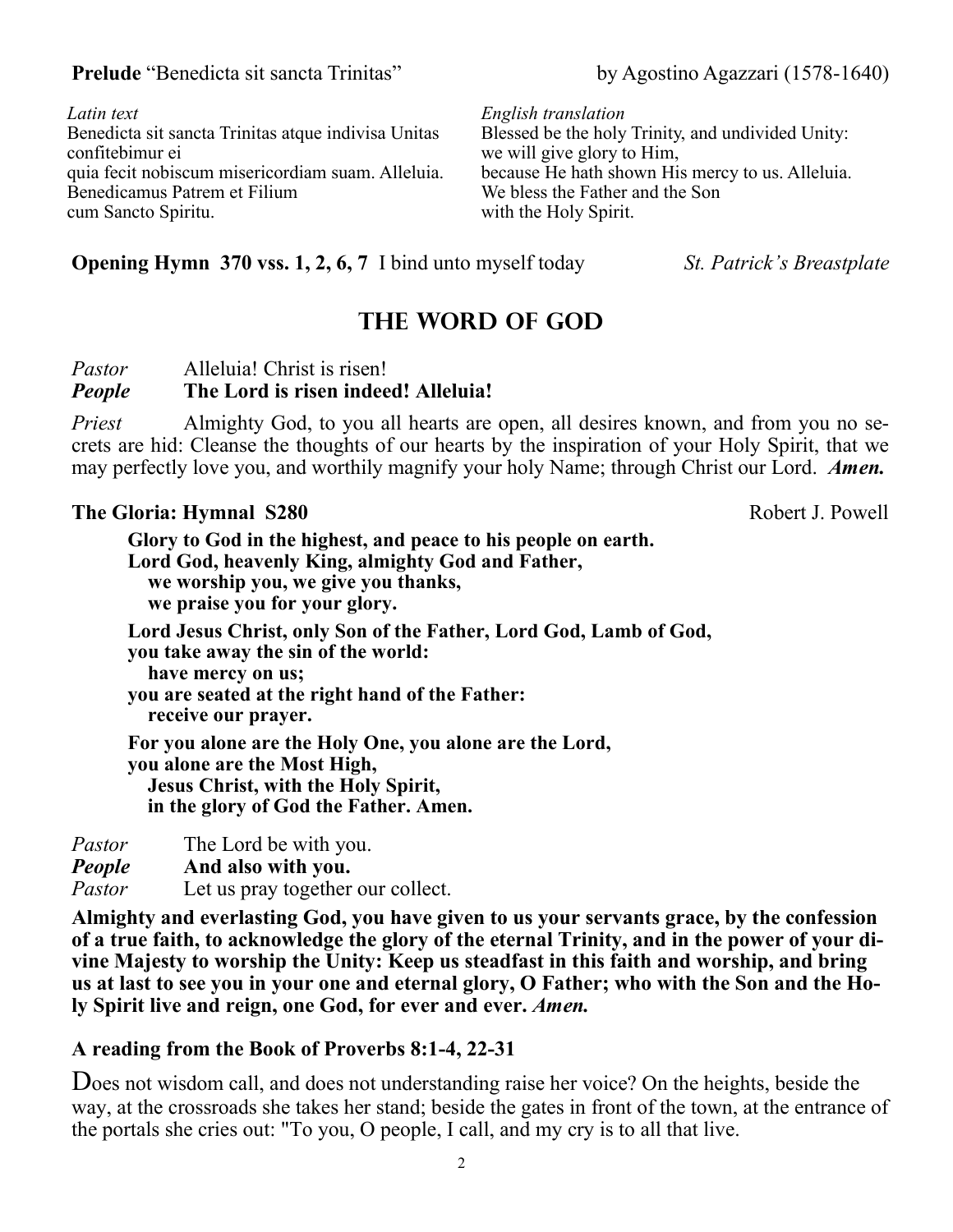The Lord created me at the beginning of his work, the first of his acts of long ago. Ages ago I was set up, at the first, before the beginning of the earth. When there were no depths I was brought forth, when there were no springs abounding with water. Before the mountains had been shaped, before the hills, I was brought forth-- when he had not yet made earth and fields, or the world's first bits of soil.

When he established the heavens, I was there, when he drew a circle on the face of the deep, when he made firm the skies above, when he established the fountains of the deep, when he assigned to the sea its limit, so that the waters might not transgress his command, when he marked out the foundations of the earth, then I was beside him, like a master worker; and I was daily his delight, rejoicing before him always, rejoicing in his inhabited world and delighting in the human race."

*Reader* Hear what the Spirit is saying to God's people. *People* **Thanks be to God.**

#### **Psalm 8** *Gevert-1*

- 1 O Lord our Governor,  $*$ how exalted is your Name in all the world!
- 2 Out of the mouths of infants and children \* your majesty is praised above the heavens.
- 3 You have set up a stronghold against your adversaries, \* to quell the enemy and the avenger.
- 4 When I consider your heavens, the work of your fingers, \* the moon and the stars you have set in their courses,
- 5 What is man that you should be mindful of him? \* the son of man that you should seek him out?
- 6 You have made him but little lower than the angels; \* you adorn him with glory and honor;
- 7 You give him mastery over the works of your hands; \* you put all things under his feet:
- 8 All sheep and oxen, \* even the wild beasts of the field,
- 9 The birds of the air, the fish of the sea, \* and whatsoever walks in the paths of the sea.
- 10 O Lord our Governor,  $*$ how exalted is your Name in all the world!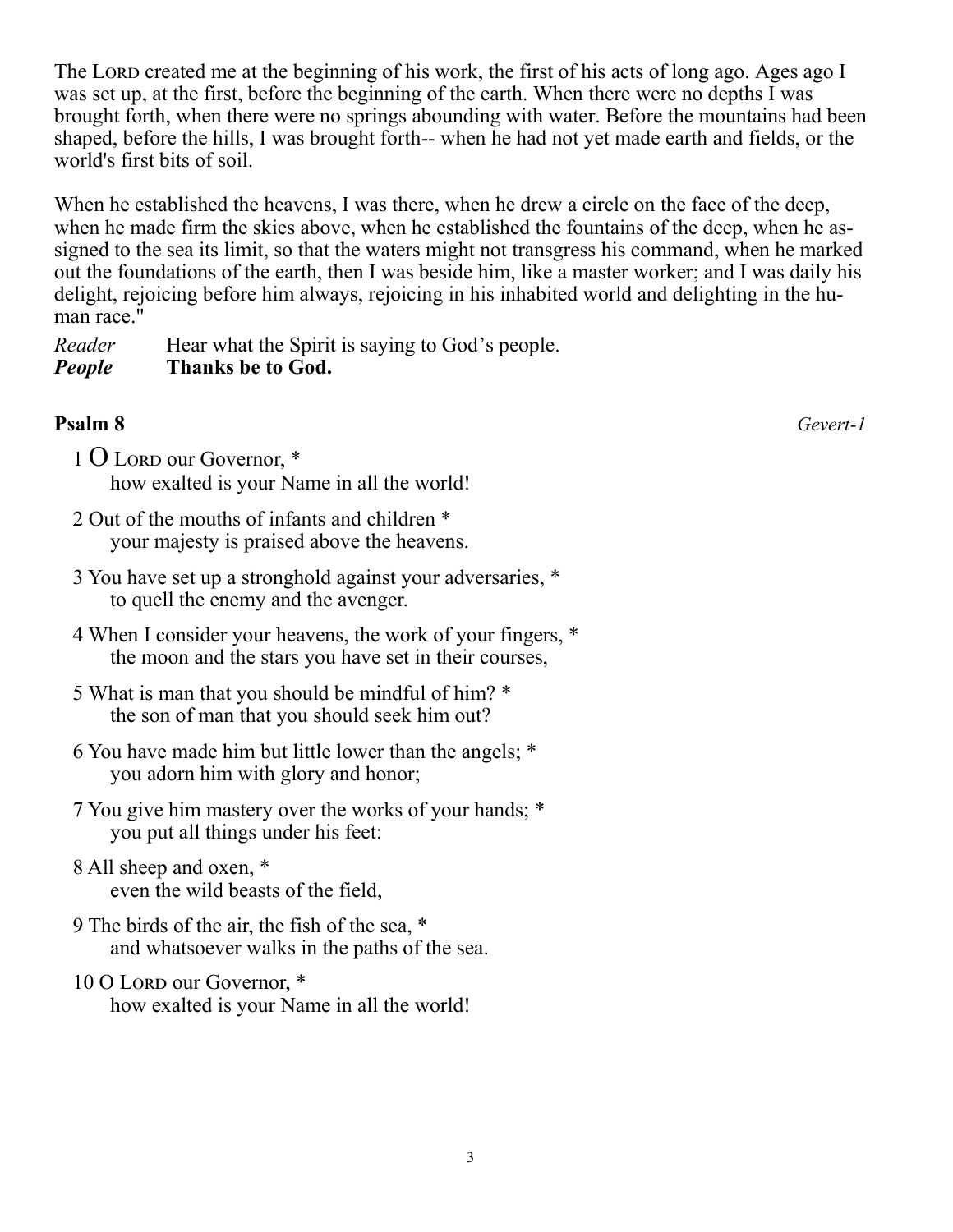#### **A reading from Paul's Letter to the Romans 5:1-5**

Since we are justified by faith, we have peace with God through our Lord Jesus Christ, through whom we have obtained access to this grace in which we stand; and we boast in our hope of sharing the glory of God. And not only that, but we also boast in our sufferings, knowing that suffering produces endurance, and endurance produces character, and character produces hope, and hope does not disappoint us, because God's love has been poured into our hearts through the Holy Spirit that has been given to us.

*Reader* Hear what the Spirit is saying to God's people. *People* **Thanks be to God.**

#### **Gradual Hymn**



@ 20167 Christine Gevert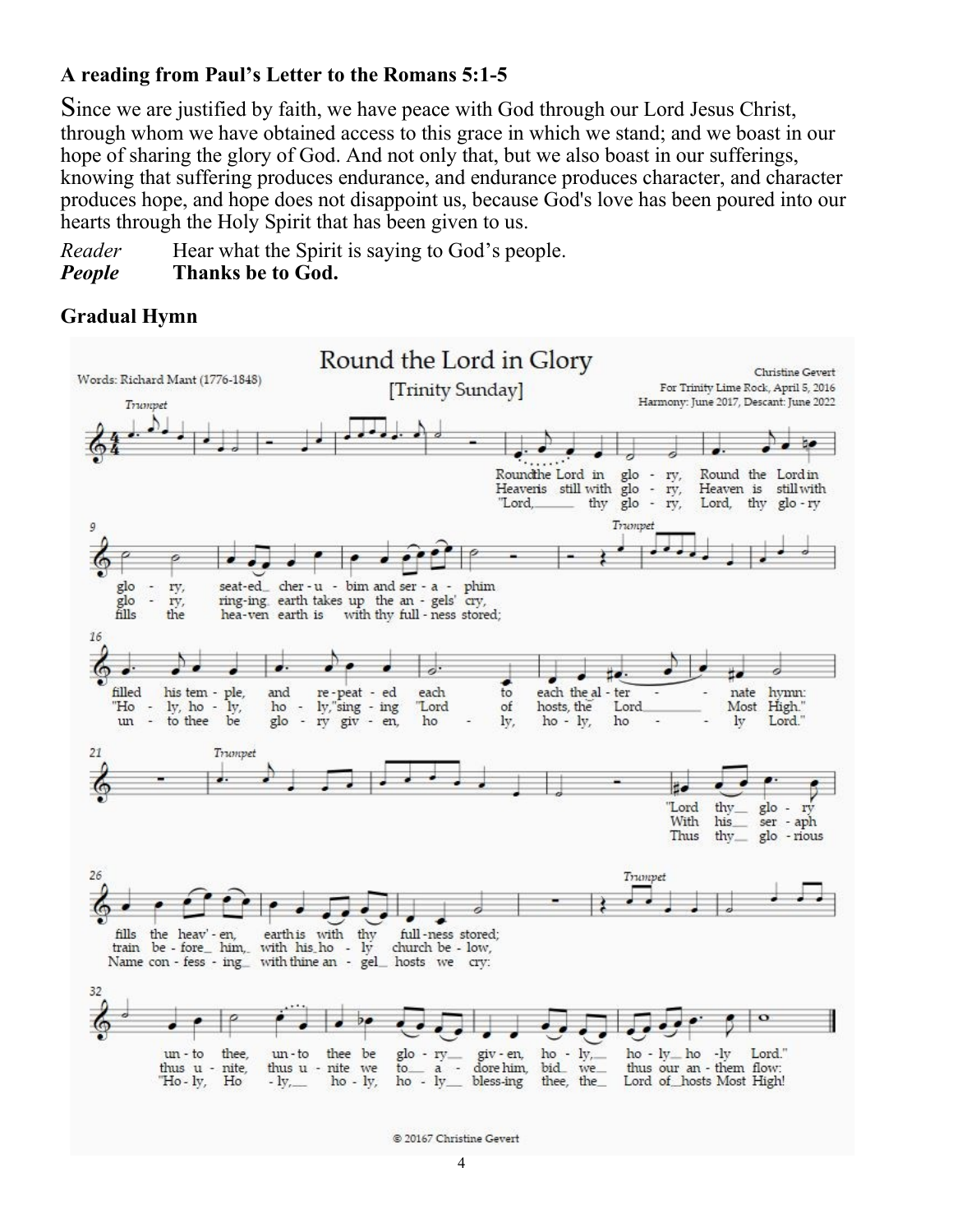#### *Priest* The Holy Gospel of our Lord Jesus Christ according to John 16:12-15 *People* **Glory to you, Lord Christ.**

Jesus said to the disciples, "I still have many things to say to you, but you cannot bear them now. When the Spirit of truth comes, he will guide you into all the truth; for he will not speak on his own, but will speak whatever he hears, and he will declare to you the things that are to come. He will glorify me, because he will take what is mine and declare it to you. All that the Father has is mine. For this reason I said that he will take what is mine and declare it to you."

*Priest* The Gospel of the Lord. *People* **Praise to you, Lord Christ***.*

**The Homily The Sunday School and Pastor Heidi**

#### **A moment of silent reflection**

**The Apostles' Creed**

**I believe in God, the Father almighty, creator of heaven and earth. I believe in Jesus Christ, his only Son, our Lord. He was conceived by the power of the Holy Spirit and born of the Virgin Mary. He suffered under Pontius Pilate, was crucified, died, and was buried. He descended to the dead. On the third day he rose again. He ascended into heaven, and is seated at the right hand of the Father. He will come again to judge the living and the dead. I believe in the Holy Spirit, the holy catholic Church, the communion of saints, the forgiveness of sins, the resurrection of the body, and the life everlasting. Amen.**

#### **Prayers of the People**

Father, we give you thanks for creation, for the beauty, wonder and order of our universe. We give thanks that we are fearfully and wonderfully made. We are grateful for all the blessings of our lives; this congregation gathered here on our feast day, all who participated in the stained glass project, Alice Gustafson's 74th wedding anniversary, Jane Tuttle's 96th birthday, and all the things you lift up in prayer *(we leave time for thanksgivings to be offered).* Holy, holy, holy God, **hear us and have mercy.**

Lord and Savior, Jesus Christ, we praise you for your love in the redemption of your people. We pray for all those who help us in times of emergency; the EMT's, fire personnel, police women and men, and those who work in the relief agencies of our communities. Holy, holy, holy God, **hear us and have mercy.**

Holy Spirit of God, we give you thanks and pray for our homes, our neighborhoods and our places of work. On our parish cycle of prayer we pray for John and Lorraine Oler, Randy Orzano and Gretchen Hachmeister, for Tom Ragan, and for their families. Holy, holy, holy God, **hear us and have mercy.**

We lift up in prayer the special needs and concerns of this congregation, and for those friends and loved ones who have asked for our prayers *(we read from the book and leave time for names to be added).*

#### Holy, holy, holy God, **hear us and have mercy.**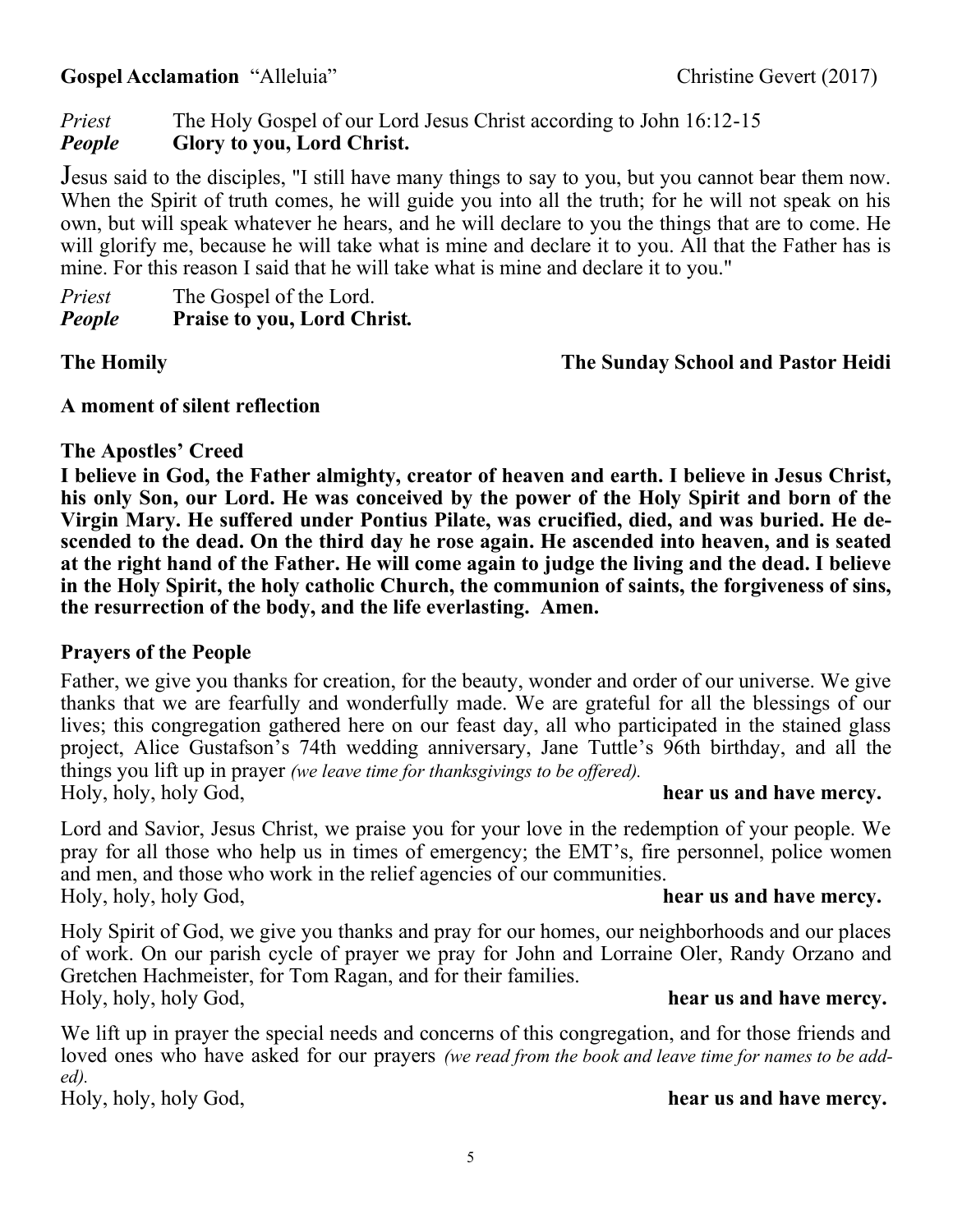We rejoice that you are our Creator, Redeemer and Sustainer, and as you have made us, you give us life eternal. We pray for all who have come to your threefold presence, and enjoy your fellowship in heaven, especially today we remember Carol Boardman Myers who we honor through our stained glass memorials, and also those we lift up in prayer at this time *(we read from the book and leave time for other names to be added).* Holy, holy, holy God, **hear us and have mercy.**

Lord Jesus Christ, you said to your apostles, "Peace I give to you; my own peace I leave with you:" Regard not our sins, but the faith of your Church, and give to us the peace and unity of that heavenly City, where with the Father and the Holy Spirit you live and reign, now and for ever. **Amen.**

*Priest* The peace of the Lord be always with you. *People* **And also with you.**

#### **Rededication of the Stained Glass windows**

*We all assemble groups near the stained glass windows of the church. Parishioners are invited to say a few words about the window which they are standing in front of.*

*People* **I will make your windows of agates, and all your borders of pleasant stones.**

*Priest* Look upon the rainbow, and praise him who made it.

*People* **How beautiful it is in its brightness.**

*Priest* Let us pray together:

*People* **O Lord God, the whole world is filled with the radiance of your glory: Accept our offering of this window which we now rededicate to you for the adornment of this place and the inspiration of your people. Grant that as the light shines through it in many colors, so our lives may show forth the beauty of your manifold gifts of grace; through Jesus Christ our Lord. Amen.**

#### **Announcements**

**Offertory Anthem Chorus** "With cheerful notes let all the earth" from Chandos Anthem No. 9 by George Friderick Handel (1685-1759)

With cheerful notes let all the earth to heaven their voices raise. Let all inspired with godly mirth, sing solemn hymns with praise.

**Doxology Hymn 380, vs. 3** Praise God from whom all blessings flow *Old 100th*

#### **The Great Thanksgiving**

| Priest | The Lord be with you.                      |
|--------|--------------------------------------------|
| People | And also with you.                         |
| Priest | Lift up your hearts.                       |
| People | We lift them to the Lord.                  |
| Priest | Let us give thanks to the Lord our God.    |
| People | It is right to give God thanks and praise. |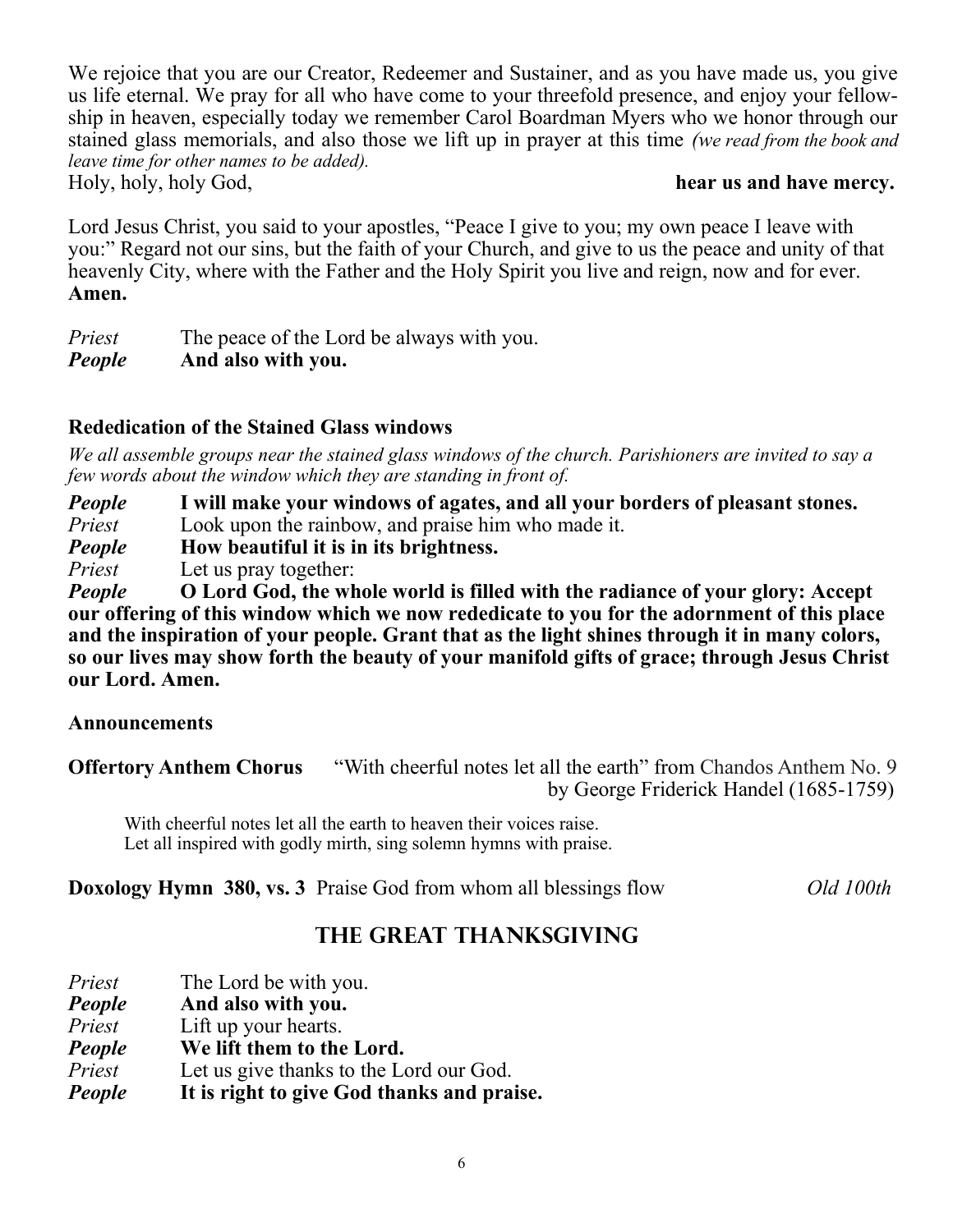God of all power, Ruler of the Universe, you are worthy of glory and praise. **Glory to you for ever and ever.**

At your command all things came to be; the vast expanse of interstellar space, galaxies, suns, the planets in their courses, and this fragile earth, our island home. **By your will they were created and have their being.**

From the primal elements you brought forth the human race, and blessed us with memory, reason, and skill. You made us the stewards of creation. But we turned against you and betrayed your trust; and we turned against one another.

#### **Have mercy, Lord, for we are sinners in your sight.**

Again and again, you called us to return. Through prophets and sages you revealed your righteous Law. And in the fullness of time you sent your only Son, born of a woman, to fulfill your Law, to open for us the way of freedom and peace.

#### **By his blood, he reconciled us.**

#### **By his wounds, we are healed.**

And therefore we praise you, joining with the heavenly chorus, with prophets, apostles, and martyrs, and with all those in every generation who have looked to you in hope, to proclaim with them your glory, in their unending hymn:

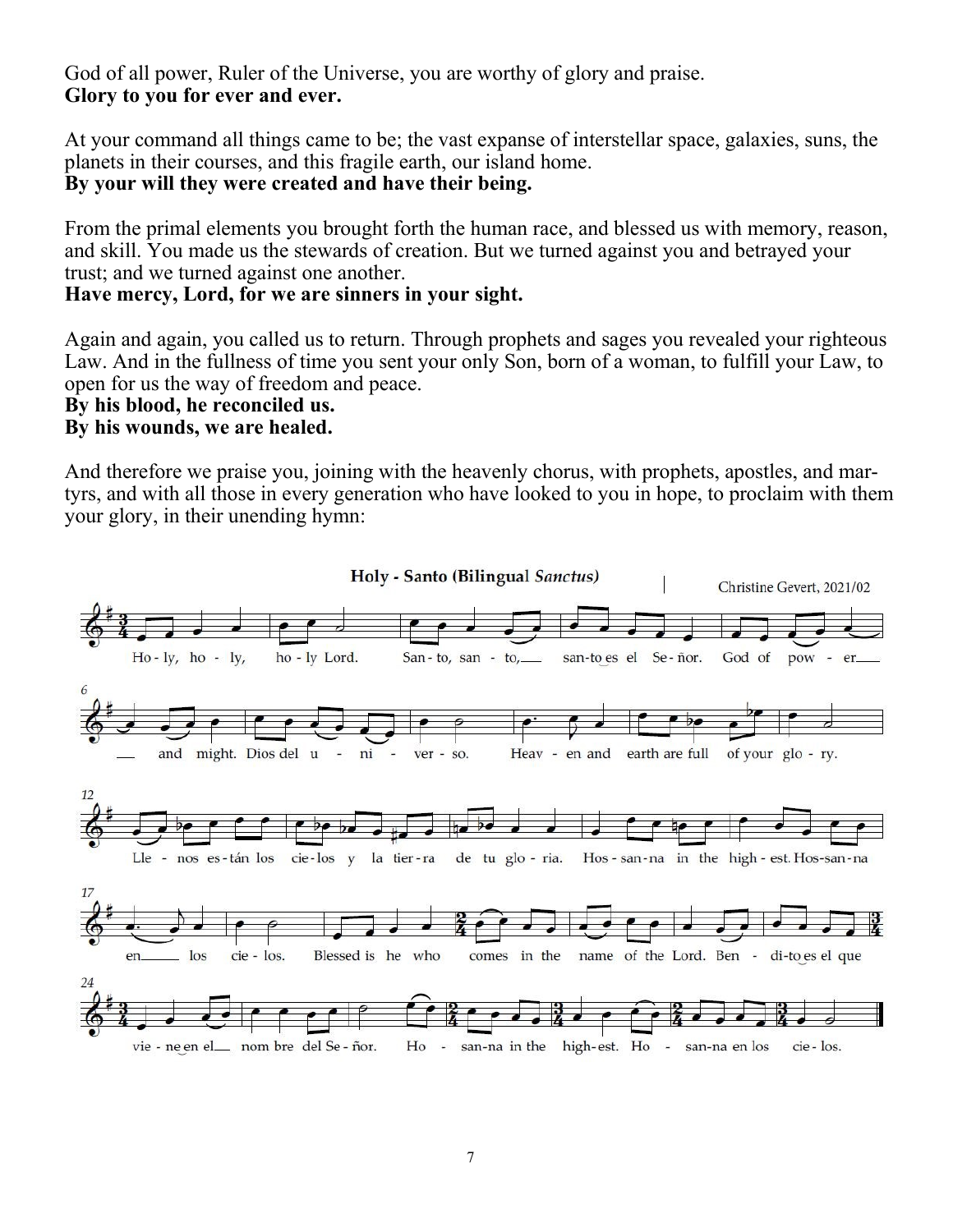And so, Father, we who have been redeemed by him, and made a new people by water and the Spirit, now bring before you these gifts. Sanctify them by your Holy Spirit to be the Body and Blood of Jesus Christ our Lord.

On the night he was betrayed he took bread, said the blessing, broke the bread, and gave it to his friends, and said, "Take, eat: This is my Body, which is given for you. Do this for the remembrance of me."

After supper, he took the cup of wine, gave thanks, and said, "Drink this, all of you: This is my Blood of the new Covenant, which is shed for you and for many for the forgiveness of sins. Whenever you drink it, do this for the remembrance of me."

Remembering now his work of redemption, and offering to you this sacrifice of thanksgiving, **We celebrate his death and resurrection, as we await the day of his coming.**

Lord God of our Ancestors; God of Abraham, Isaac, and Jacob, God of Sarah, Rebecca, Leah and Rachel; God and Father of our Lord Jesus Christ: Open our eyes to see your hand at work in the world about us. Deliver us from the presumption of coming to this Table for solace only, and not for strength; for pardon only, and not for renewal. Let the grace of this Holy Communion make us one body, one spirit in Christ, that we may worthily serve the world in his name. **Risen Lord, be known to us in the breaking of the Bread.**

Accept these prayers and praises, Father, through Jesus Christ our great High Priest, to whom, with you and the Holy Spirit, your Church gives honor, glory, and worship, from generation to generation. **AMEN.**

And now as our savior Christ has taught us, we are bold to pray:

**Our Father, who art in heaven, hallowed be thy Name, thy kingdom come, thy will be done, on earth as it is in heaven. Give us this day our daily bread. And forgive us our trespasses, as we forgive those who trespass against us. And lead us not into temptation, but deliver us from evil. For thine is the kingdom, and the power, and the glory, for ever and ever. Amen.**

Fraction Anthem: Hymnal S154 Christ our Passover **David Hurd Alleluia, alleluia, alleluia. Christ our Passover is sacrificed for us; Therefore let us keep the feast. Alleluia, alleluia, alleluia.** 

**The Communion** *(on the floor level of the nave—bread and wine offered)*

**Communion Hymn** "At the Cross" Music: Ralph Erskine Hudson, Lyrics: Isaac Watts (1674-1748); Chorus by Ralph Erskine Hudson (1843-1901) led by Maurice Maddox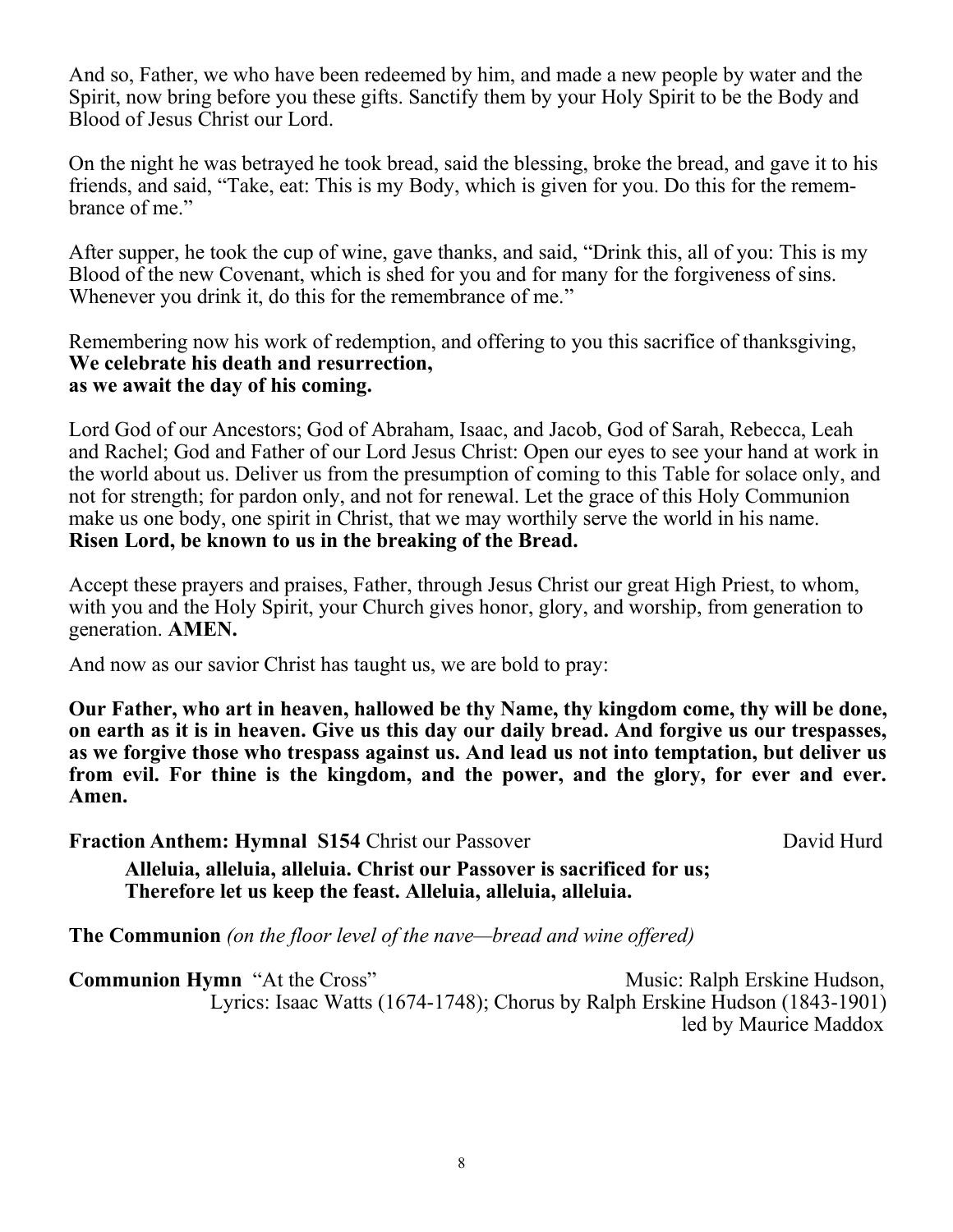#### **Postcommunion Prayer**

**Father, you sent your Son to bring us truth and your Spirit to make us holy; open our hearts to exalt you, open our lives to reveal you, our one true God; Father, Son and Holy Spirit. Amen.**

#### **The Blessing**

May God the Father bless you God the son heal you, God the Holy Spirit give you strength. May God the holy and undivided Trinity guard your body, Save your soul and set your heart on fire! **Amen.**

**Closing Hymn 362** Holy, holy, holy! Lord God Almighty *Nicea*

#### **The Dismissal**

Priest Let us go forth in the power of the Spirit. Alleluia! **People Thanks be to God. Alleluia!**

**Postlude:** "Concerto III" Op. 7, Allegro from 12 Concerti a cinque

by Tomaso Albinoni (1671-1751) Jeffrey Stevens, Trumpet

*The altar flowers this morning are given to the glory of God and honor of Alice Gustafson's 74th Anniversary of her marriage.*

#### **Serving Today**

*Rector:* The Rev. Heidi Truax *Music Director:* Christine Gevert Jeffrey Stevens, trumpet Trinity Choir and guests from Crescendo *Minister of Communion:* Roy Bickley *Lector:* Eleanore Boyse *Epistoler:* Arete Warren *Intercessor:* Susanna Schindler *Altar Guild:* Mike Cuoco *Flowers:* Heather Chapman *Counter:* John Lloyd *Greeter/Usher:* Alan Swide and Roy Bickley *Verger:* Geoff Brown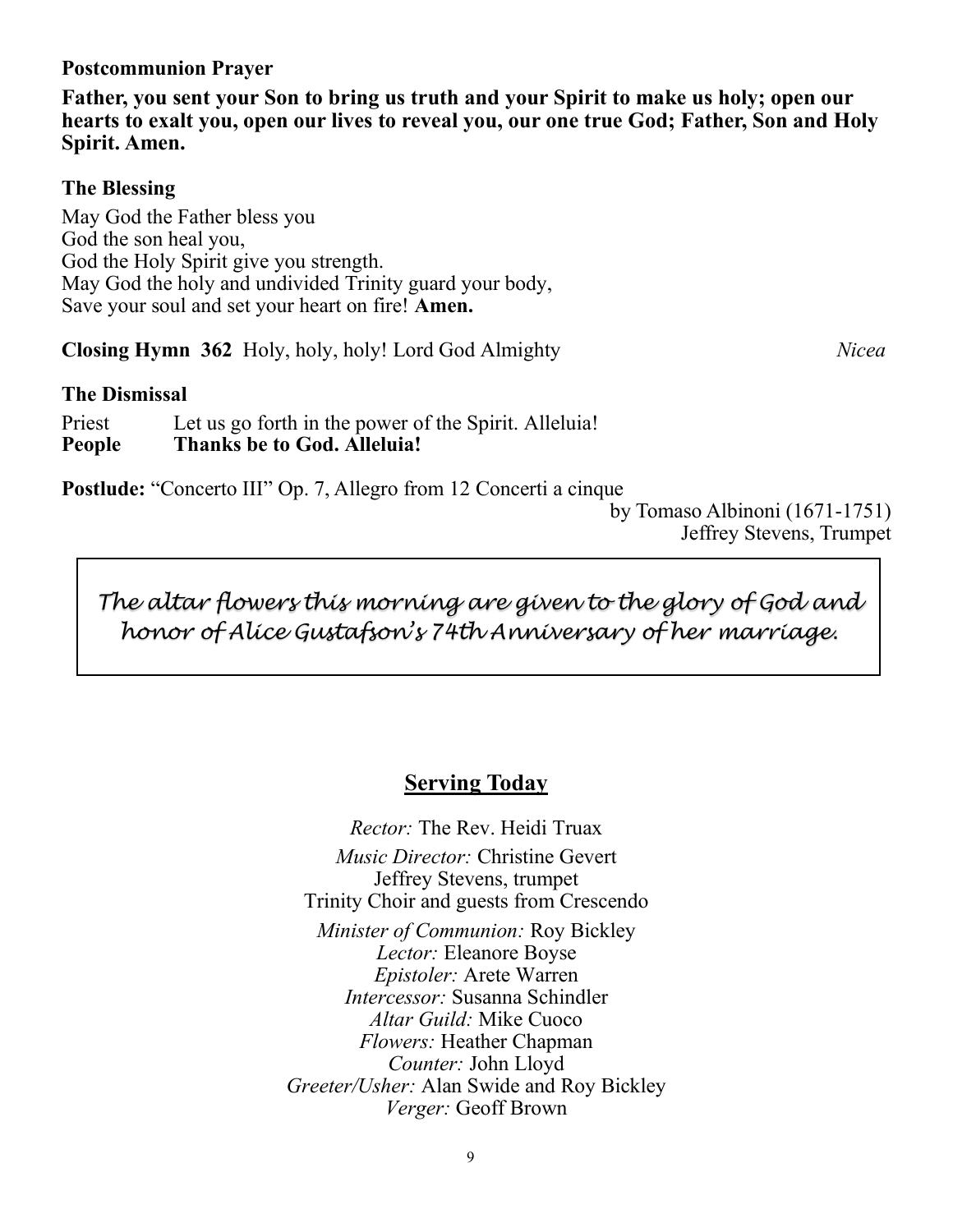#### **Announcements**

| <b>Today</b>           | BBQ to follow the service. Hope you'll stay and celebrate our feast day!                                          |
|------------------------|-------------------------------------------------------------------------------------------------------------------|
| <b>Sunday, June 19</b> | Noon—Vestry meeting                                                                                               |
|                        | Saturday, June 25 4:00 PM Crescendo Concert "Te Christe solum novimus"                                            |
| <b>Sunday, June 26</b> | 10:30 AM Guest Preacher, the Rev. Michelle Wiltshire-Clement<br>12—2 Art Show drop off<br>4:00 PM Misa en español |
| <b>Friday, July 1</b>  | 5-7 PM Opening Art Show Reception                                                                                 |
|                        | July 2,3,9,10,16,17 Noon to 4 PM Gallery Hours for summer Art show                                                |
| <b>Sunday, July 10</b> | Noon—Author's series with Geoff Brown; Trinity Lime Rock in Context;<br>A History. Conversation and book signing  |
| <b>Sunday, July 31</b> | Noon—Author's series with Leo Gafney; I am with you Always, conversation<br>and book signing                      |
| <b>Mondays</b>         | 7:00 PM Crescendo Rehearsal                                                                                       |
| <b>Tuesdays</b>        | 7:00 PM Overeaters Anonymous in Walker Hall                                                                       |
| Wednesdays             | Services at Noble Horizons, Geer Nursing, Geer Lodge and Sharon Hospital                                          |
| <b>Thursdays</b>       | 1:00 PM Bible Study on Zoom-Gospel of John NOTE NEW TIME                                                          |
| <b>Saturdays</b>       | 9—Noon—Bookkeeper, Nancy Hiller is in the office                                                                  |

*Please remember that we are filming this service and wait to have private conversations until after you have left the nave.*

**The Trinity Vestry**

Linda Lloyd, Sr. Warden M. E. Freeman, Jr. Warden and Treasurer Bev Becker, Clerk Barry Anderson, Mike Cuoco, Al Dorf Scott Frost, Theresa Kenny, Alan Swide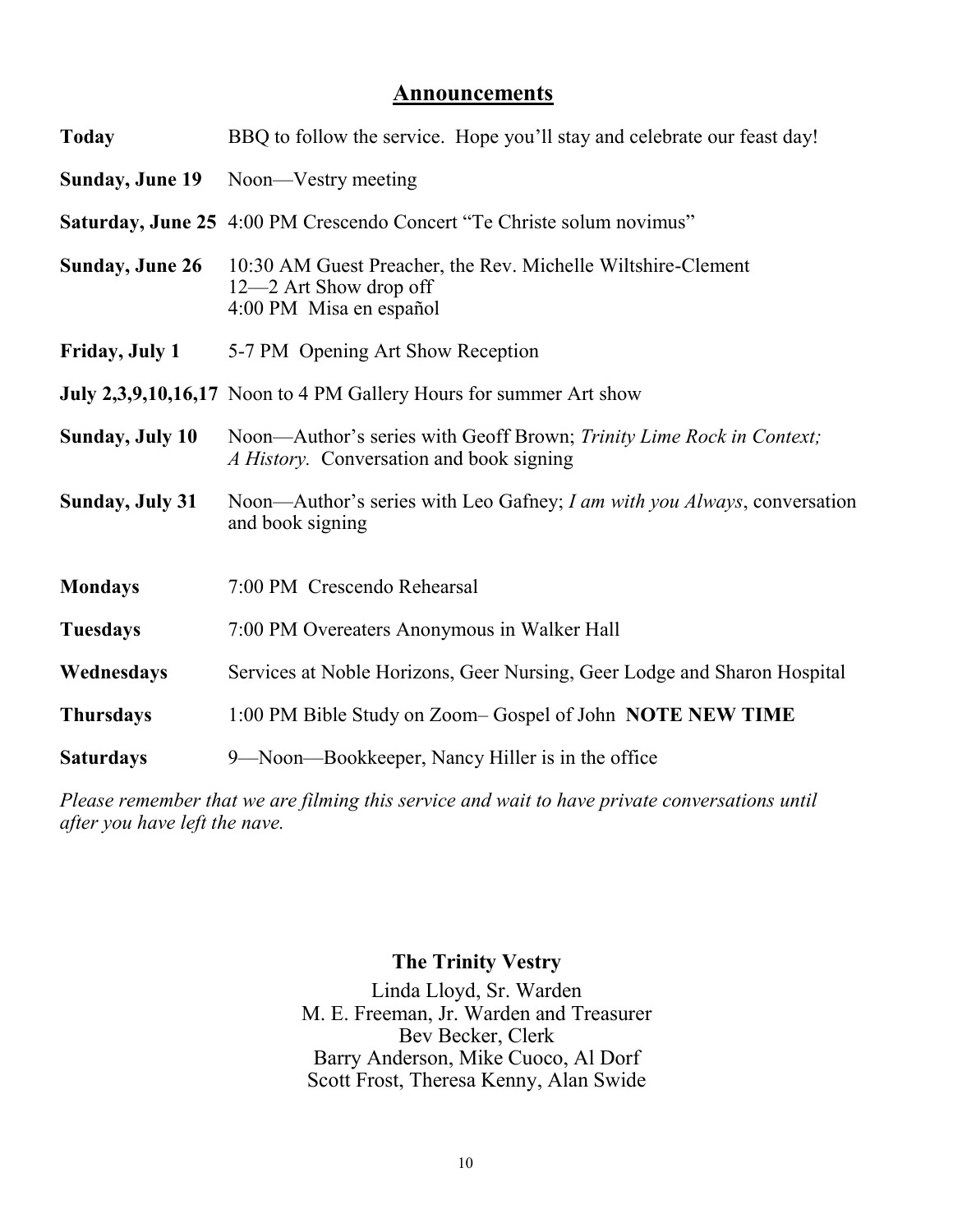#### **Music Credits/Licensing**

Albinoni Score based on an the First edition, Publisher: Estienne Roger, Amsterdam n.d.[1715]. Plate 361-362. Copyright: Public Domain.

"With cheerful notes let all the earth" from Chandos Anthem No. 9 by George Friderick Handel (1685-1759), and "Benedicta sit sancta Trinitas" by Agostino Agazzari (1578-1640) Copyright: Choral Public Domain Library, cpdl.org. Used with permission.

Hymn "At the Cross" Music: Ralph Erskine Hudson, Lyrics: Isaac Watts (1674-1748); Chorus by Ralph Erskine Hudson (1843-1901), and Glory to God - Canticle 20 Gloria in excelsis S280 Robert J Powell, and Fraction Anthem S 154 Christ our Passover - Alleluia David Hurd are performed with permission of OneLicense A-730466. All rights reserved.

Hymns 362, 370 Copyright: Public Domain.

Organ Improvisations, Psalm tune, Descants for Hymns, and "Holy - Santo" (Bilingual Sanctus) Christine Gevert (2021) © Copyright by Christine Gevert (b. 1964). All rights reserved, used by permission.